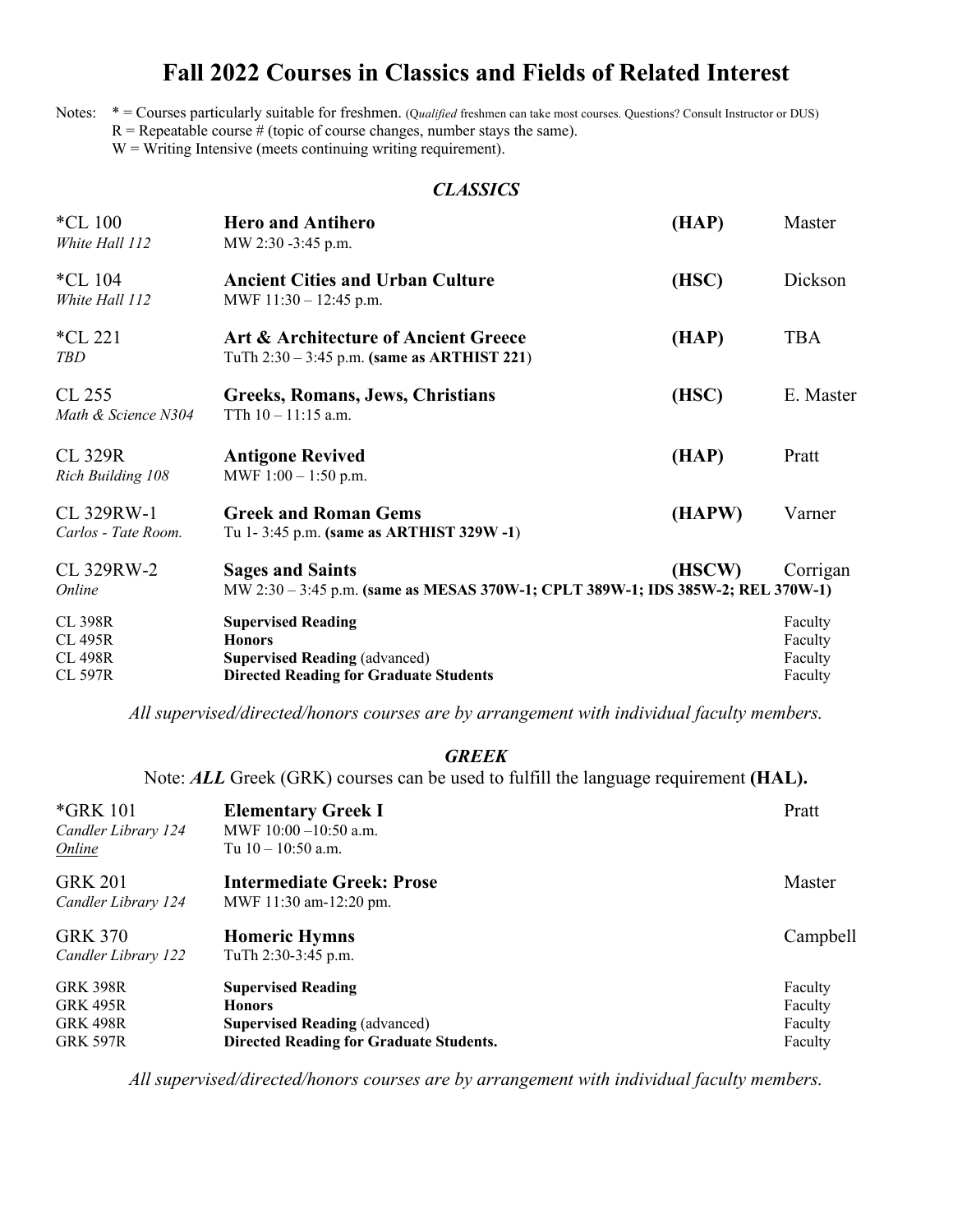## *LATIN*

Note: *ALL* Latin (LAT) courses can be used to fulfill the language requirement **(HAL).**

| *LAT 101-1<br>Candler Library 121                                     | <b>Elementary Latin I</b><br>MWF $8:30 - 9:45$ a.m.                                                                                  | <b>TBD</b>                               |
|-----------------------------------------------------------------------|--------------------------------------------------------------------------------------------------------------------------------------|------------------------------------------|
| $*LAT 101-2$<br>Candler Library 121                                   | <b>Elementary Latin I</b><br>MWF $2:30 - 3:45$ p.m.                                                                                  | Dickson                                  |
| $*LAT 101-3$<br>Candler Library 121                                   | <b>Elementary Latin I</b><br>TuThF 1-2:15                                                                                            | E. Master                                |
| <b>LAT 201</b><br>Candler Library 122                                 | Intermediate Latin: Prose<br>TuTh 1-2:15                                                                                             | Melton                                   |
| <b>LAT 314</b>                                                        | <b>Vergil</b><br>TuTh 1-2:15                                                                                                         | Campbell                                 |
| <b>LAT 398R</b><br>LAT <sub>495R</sub><br>LAT 498R<br><b>LAT 597R</b> | <b>Supervised Reading</b><br><b>Honors</b><br><b>Supervised Reading (advanced)</b><br><b>Directed Reading for Graduate Students.</b> | Faculty<br>Faculty<br>Faculty<br>Faculty |

*All supervised/directed/honors courses are by arrangement with individual faculty members.*

## *RELATED COURSES OF INTEREST IN OTHER DEPARTMENTS & PROGRAMS*

.

### *ANCIENT MEDITERRANEAN STUDIES*

| <b>ANCMED 101</b><br>Math & Science W307C | <b>Introduction to Ancient Mediterranean Societies</b><br>TuThF $10:00 - 10-10:50$ a.m. (same as JS 180-2, REL 110-2) | (HSC)  | Gilders    |
|-------------------------------------------|-----------------------------------------------------------------------------------------------------------------------|--------|------------|
| ANCMED 190 -1<br>Callaway S102            | <b>Exploring the Ancient Mediterranean in the Carlos Museum</b><br>TuTh $2:30 - 3:45$ p.m.                            | (FSEM) | Patterson  |
| ANCMED 202R -1<br>Callaway S103           | Health & Healing in the Greek World<br>MW 1:00 – 2:15 p.m. (same as HIST 214 - 3, HLTH 285)                           | (HAP)  | Patterson  |
|                                           | <b>ART HISTORY</b>                                                                                                    |        |            |
| *ARTHIST 221<br>TBD                       | Art & Architecture of Ancient Greece<br>TuTh $2:30 - 3:45$ p.m. (same as ARTHIST 221)                                 | (HAP)  | <b>TBA</b> |
| ARTHIST 329RW-1<br>Carlos - Tate Room.    | <b>Greek and Roman Gems</b><br>Tu 1-3:45 p.m. (same as $CL$ 329W -1)                                                  | (HAPW) | Varner     |
| ARTHIST 329-1<br>White Hall 110           | <b>Crafting Identity in Ancient Rome</b><br>MW 2:30-3:45                                                              | (HAP)  | <b>TBA</b> |
| ARTHIST 470RW<br>Callaway S108            | <b>Ancient Greek Sanctuaries</b><br>Fr $1 - 3:45$ p.m.                                                                | (HAPW) | <b>TBA</b> |
|                                           |                                                                                                                       |        |            |

#### *COMPARATIVE LITERATURE*

| <b>CPLT 389W-1</b> | <b>Sages and Saints</b>                                                        | Corrigan |
|--------------------|--------------------------------------------------------------------------------|----------|
| Online             | MW 2:30 - 3:45 p.m. (same as CL 329RW-1; MESAS 370W-1; IDS 385W-2; REL 370W-1) |          |